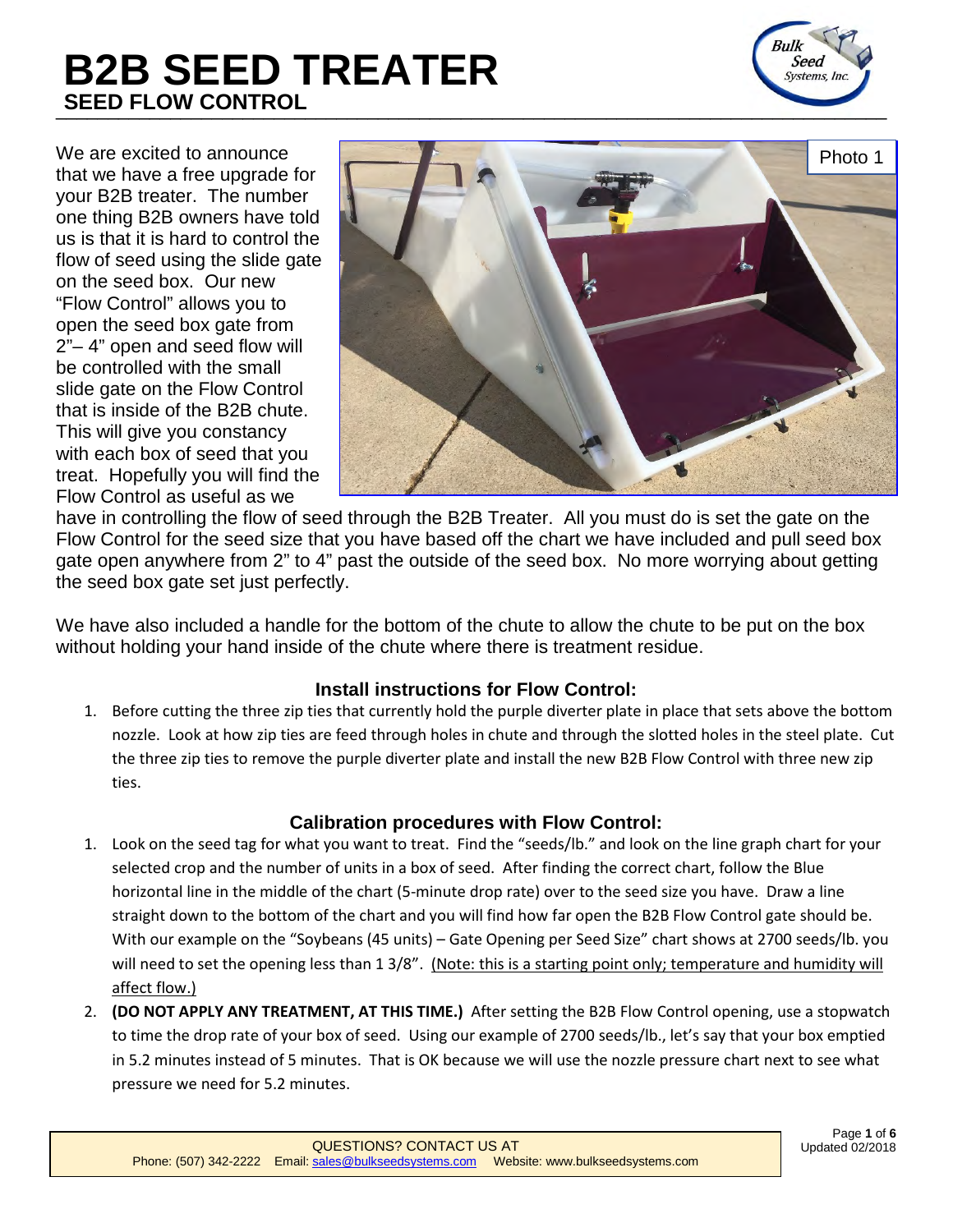## \_\_\_\_\_\_\_\_\_\_\_\_\_\_\_\_\_\_\_\_\_\_\_\_\_\_\_\_\_\_\_\_\_\_\_\_\_\_\_\_\_\_\_\_\_\_\_\_\_\_\_\_\_\_\_\_\_\_\_\_\_\_\_\_\_\_\_\_\_\_\_\_\_\_\_\_\_\_\_\_ **B2B SEED TREATER SEED FLOW CONTROL**

- 3. Look at the "B2B Treater Setup Nozzle and Pressure Selection Chart" to find the column that shows 5.2-minute drop rate. Now follow that column down to the row that has the total ounces that you want to apply to your box of seed. Let's say we want to apply 250 ounces of product to one box of seed. With our example above, there was a drop rate of 5.2 minutes, we would follow the column down from 5.2 minutes and follow the 250 oz/box row over to see that we need to use 35 psi with the yellow nozzles or 16 psi with the blue nozzles. (Note: this is a starting point only; thickness of product will change pressure that is needed.)
- 4. Final Step: **(Without running seed through the B2B Treater.)** Place a container at the bottom of the B2B chute to catch treatment so you can measure the amount (in ounces) that you spray out over the amount of time you need to treat one box of seed. Use a stopwatch to check that the correct amount of treatment you will be using flows through the nozzles at the pressure you set it at. (The thicker the product, the higher the pressure may need to be.)

Below is a close-up photo of the B2B Flow Control Gate set at 1 3/8" open (Photo 2). It has many notches at both sides of the slide gate. With the slide gate all the way up there is a 2" opening. Each notch is  $\frac{1}{4}$ , so if you need to set gate at 1  $\frac{1}{2}$  you need to go down two notches. If you need to set gate at 1 3/8" then you need to lower the gate 2 ½ notches from wide open.

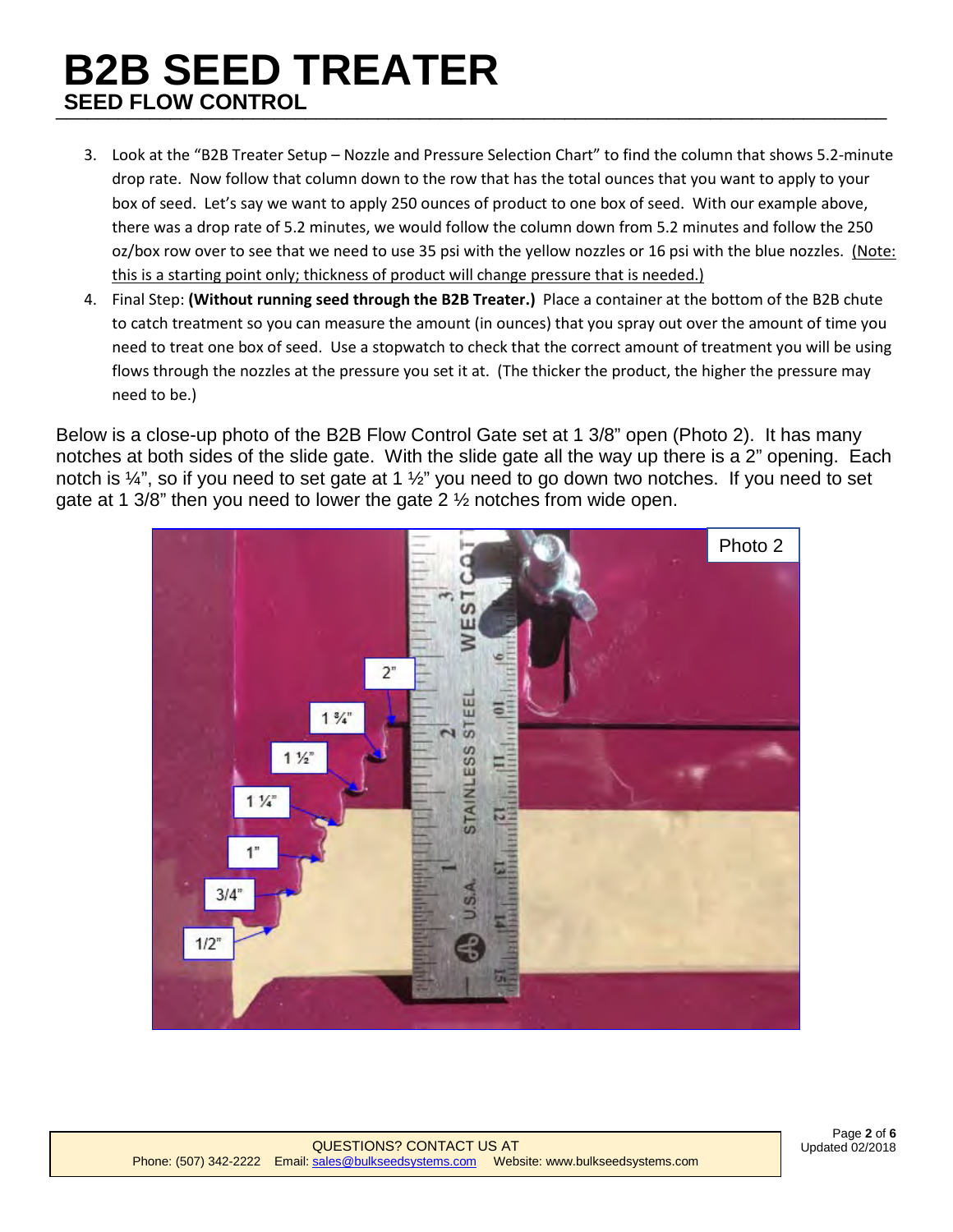# \_\_\_\_\_\_\_\_\_\_\_\_\_\_\_\_\_\_\_\_\_\_\_\_\_\_\_\_\_\_\_\_\_\_\_\_\_\_\_\_\_\_\_\_\_\_\_\_\_\_\_\_\_\_\_\_\_\_\_\_\_\_\_\_\_\_\_\_\_\_\_\_\_\_\_\_\_\_\_\_  **SEED FLOW CONTROL B2B SEED TREATER**

### **Install instructions for handle at bottom of B2B chute:**

- 1. Place handle over of B2B chute (photo 3). Measure 4" from the bottom of chute and hold the handle 2 ½" above the top of the plastic chute.
- 2. Use a 5/32" drill bit to drill four pilot holes for the screws that were sent with the handle.
- 3. Install the four screws into the holes you drilled to hold handle in place.

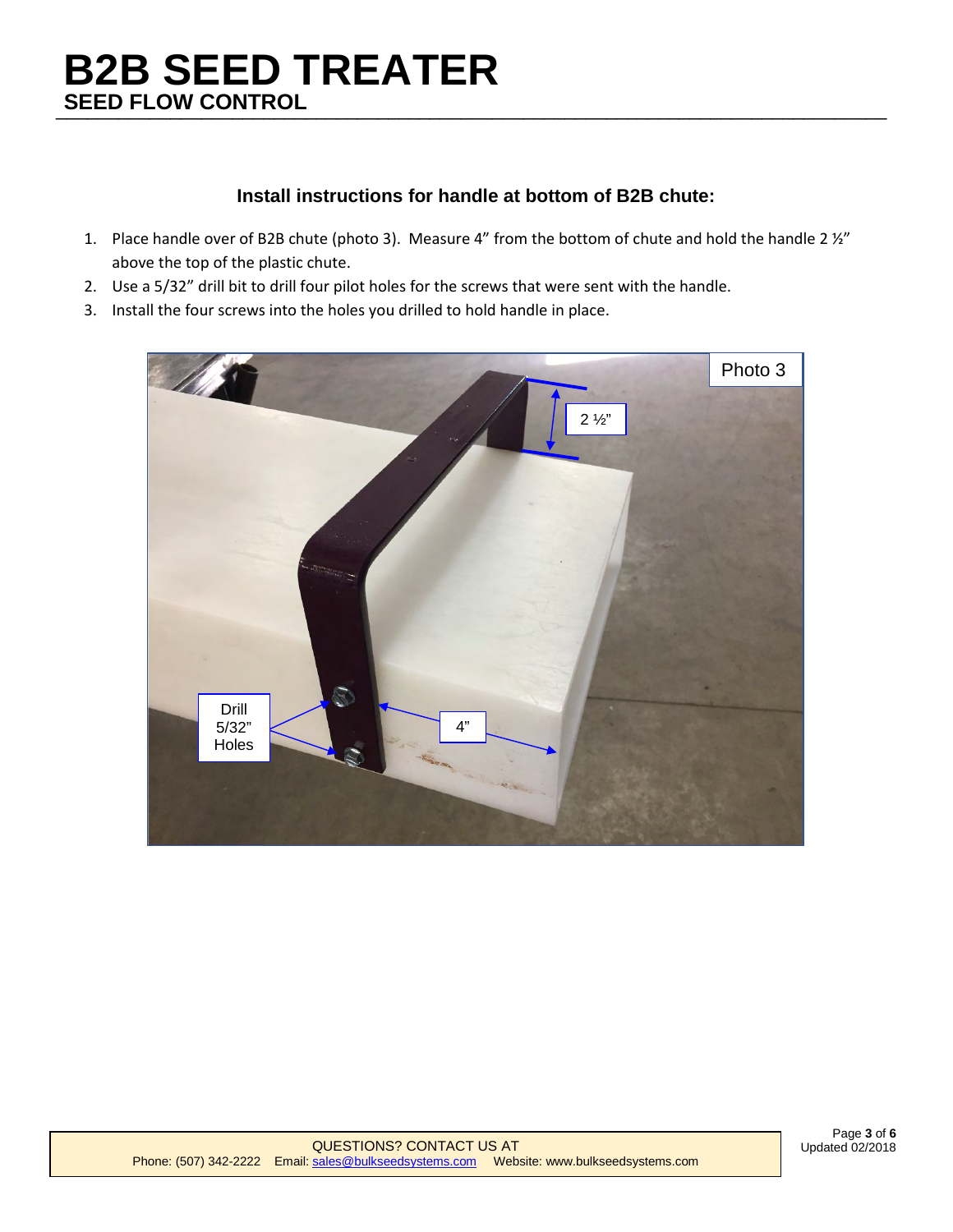# \_\_\_\_\_\_\_\_\_\_\_\_\_\_\_\_\_\_\_\_\_\_\_\_\_\_\_\_\_\_\_\_\_\_\_\_\_\_\_\_\_\_\_\_\_\_\_\_\_\_\_\_\_\_\_\_\_\_\_\_\_\_\_\_\_\_\_\_\_\_\_\_\_\_\_\_\_\_\_\_  **SEED FLOW CONTROL B2B SEED TREATER**

### Follow these steps for calibration of B2B Treater...

- 1. Look for your seed size on your seed tags. (this sould be in seeds/lb)
- 2. Follow the Blue horizontal line on the chart at the 5 minute line until you get to your seed size
- 3. From your seed size draw a line straight down to the bottom of chart.
- 4. This will be your setting for the B2B Flow Control Gate
	- (example is for 2700 seeds per lb. Gate setting would be a little less than 1 3/8" open)





[QUESTIONS? CONTACT U](mailto:sales@bulkseedsystems.com)S AT<br>Phone: (507) 342-2222 Email: [sales@bulkseedsystems.com](mailto:sales@bulkseedsystems.com) Website: www.bulkseedsystems.com

Page **4** of **6**  Updated 02/2018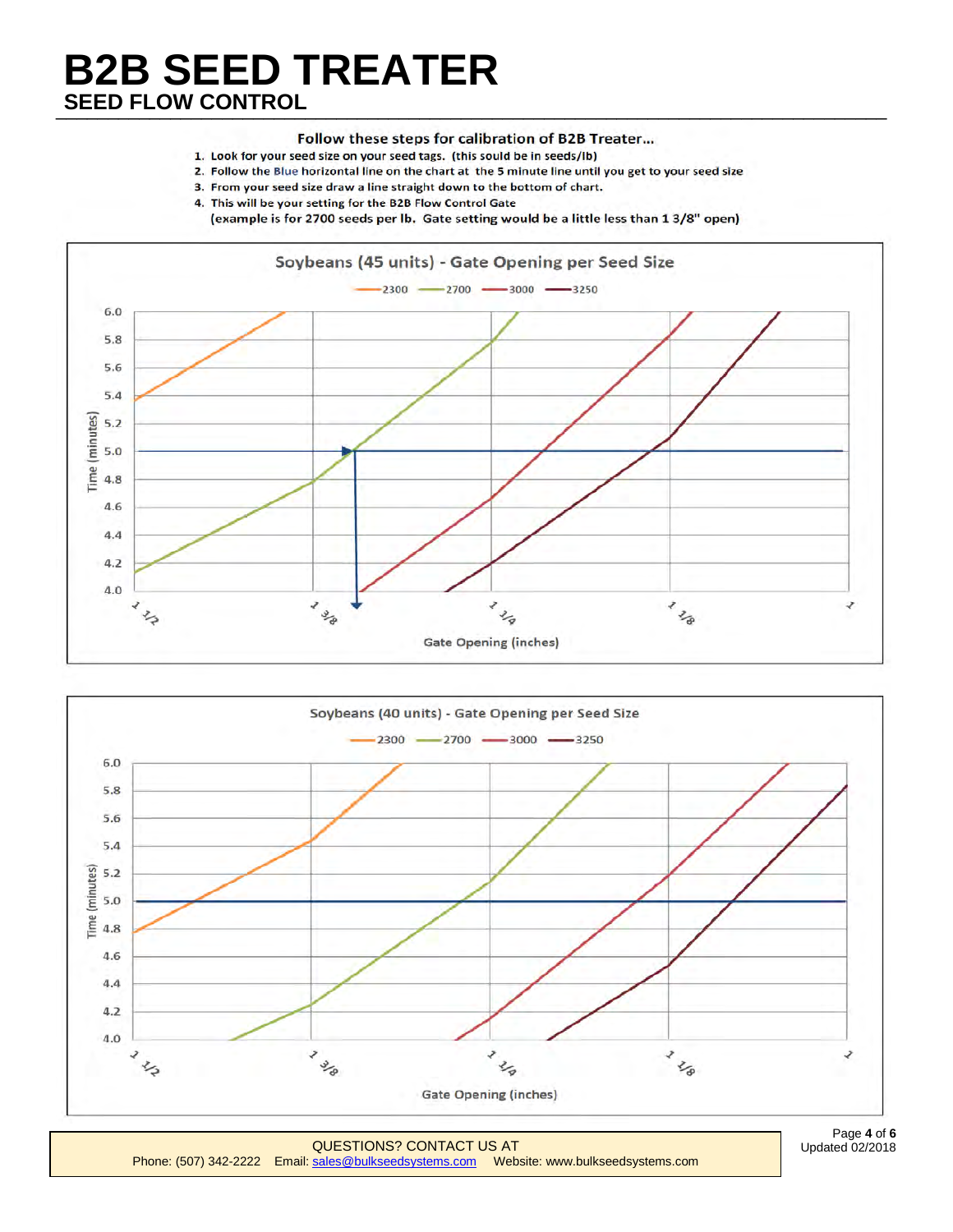# \_\_\_\_\_\_\_\_\_\_\_\_\_\_\_\_\_\_\_\_\_\_\_\_\_\_\_\_\_\_\_\_\_\_\_\_\_\_\_\_\_\_\_\_\_\_\_\_\_\_\_\_\_\_\_\_\_\_\_\_\_\_\_\_\_\_\_\_\_\_\_\_\_\_\_\_\_\_\_\_  **SEED FLOW CONTROL B2B SEED TREATER**